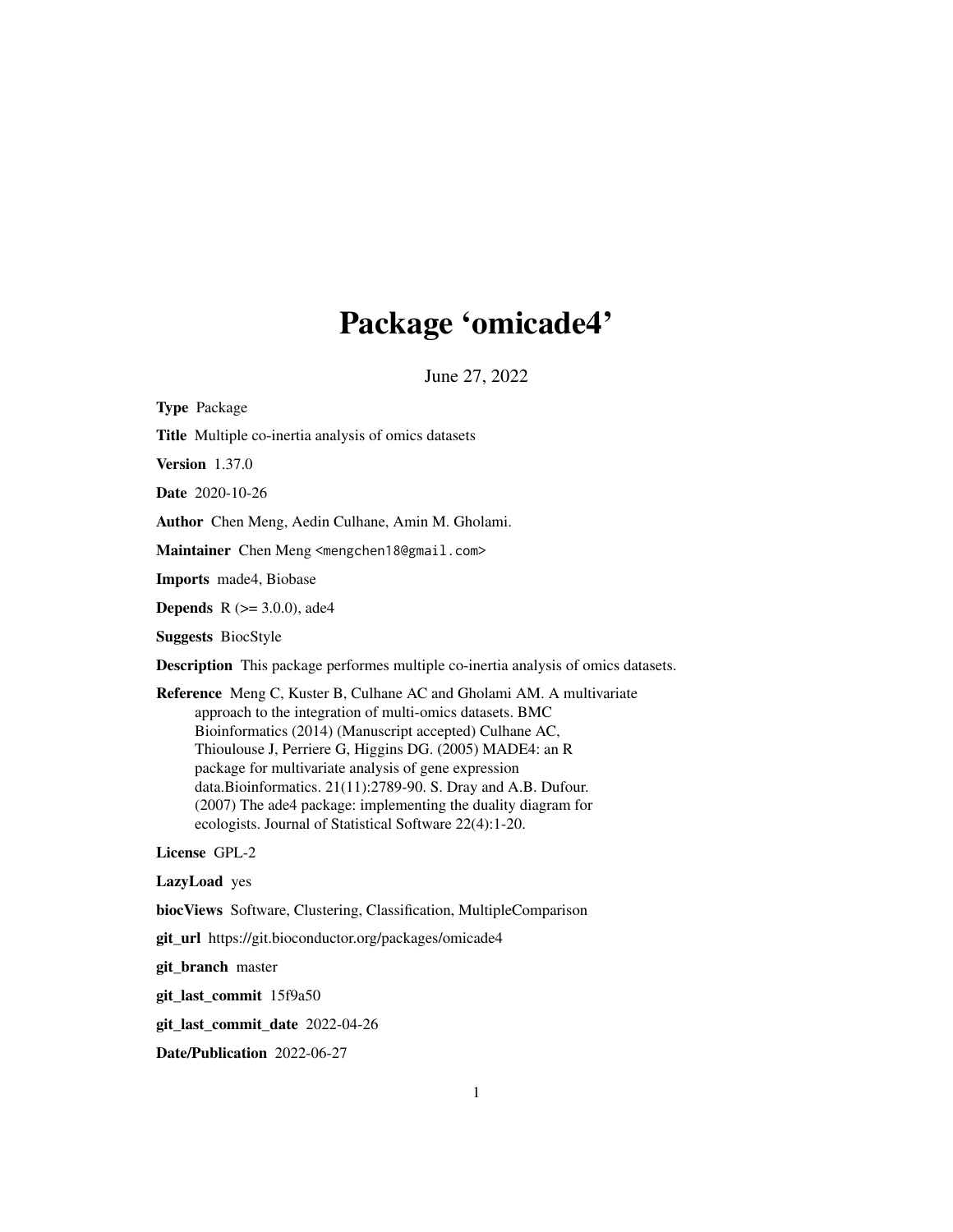### <span id="page-1-0"></span>R topics documented:

| Index | 16 |
|-------|----|

omicade4-package *multiple co-inertia analysis of omics datasets*

#### Description

The main function in the package performing multiple co-inertia analysis on omics datasets

#### Details

| Package:  | omicade4   |
|-----------|------------|
| Type:     | Package    |
| Version:  | 1.7.2      |
| Date:     | 2015-04-06 |
| License:  | $GPL-2$    |
| LazyLoad: | yes        |

Multiple co-inertia analysis (MCIA) is a multivariate analysis method that could be used to analyze multiple tables measuring the same set of individuals, this package provides a one-stop function for MCIA and functions for subsequent analysis especially for multiple omics datasets.

#### Author(s)

Chen Meng, Aedin Culhane, Amin M. Gholami Maintainer: Chen Meng <mengchen18@gmail.com>

#### References

Meng C, Kuster B, Culhane AC and Gholami AM. A multivariate approach to the integration of multi-omics datasets. (Manuscript under preparation)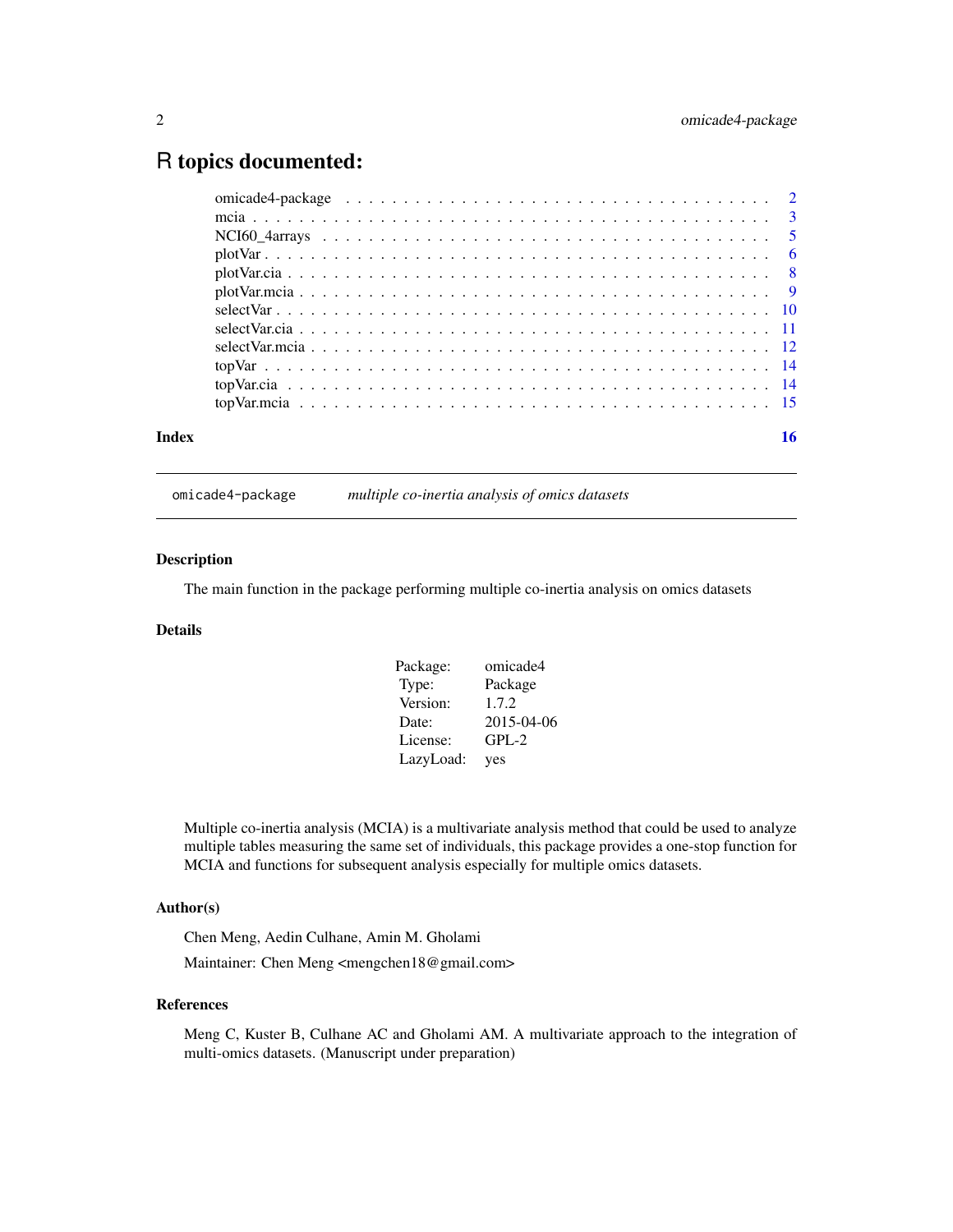#### <span id="page-2-0"></span> $mca$  3

Culhane AC, Thioulouse J, Perriere G, Higgins DG. (2005) MADE4: an R package for multivariate analysis of gene expression data.Bioinformatics. 21(11):2789-90.

S. Dray and A.B. Dufour. (2007) The ade4 package: implementing the duality diagram for ecologists. Journal of Statistical Software 22(4):1-20.

#### See Also

ade4 and package made4

#### Examples

```
data(NCI60_4arrays)
mcoin <- mcia(NCI60_4arrays)
```
#### <span id="page-2-1"></span>mcia *multiple co-inertia analysis*

#### Description

The main function in omicade4. Performing multiple co-inertia analysis on a list of data.frames or matrix

#### Usage

```
mcia(df.list, cia.nf = 2, cia.scan = FALSE, nsc = T, svd = TRUE)
## S3 method for class 'mcia'
plot(x, axes = 1:2,sample.lab = TRUE, sample.legend = TRUE, sample.color = 1,
 phenovec = NULL, df.color = 1,
  df.pch = NA, gene.nlab = 0, ...)
```
#### Arguments

| df.list  | A list of data. frames, matrix or Expression Set is going to be analyzed, the<br>column number must be the same and mapped across all data. frame/matrix                                                                                                                                                                                                                           |
|----------|------------------------------------------------------------------------------------------------------------------------------------------------------------------------------------------------------------------------------------------------------------------------------------------------------------------------------------------------------------------------------------|
| cia.nf   | An integer indicating the number of kept axes                                                                                                                                                                                                                                                                                                                                      |
| cia.scan | A logical indicating whether the co-inertia analysis eigenvalue (scree) plot should<br>be shown so that the number of axes, (cia.nf) can be selected interactively. De-<br>fault value is FALSE.                                                                                                                                                                                   |
| nsc      | A logical indicating whether multiple co-inertia analysis should be performed<br>using multiple non-symmetric correspondence analyses dudi nsc. The default<br>=TRUE is highly recommended. If FALSE, COA dudi.coa will be performed<br>on the first data. frame, and row weighted COA dudi. rwcoa will be performed<br>on the rest ones using the row weights from the first one. |
| svd      | A logical indicates which function should be used to perform singular value<br>decomposition.                                                                                                                                                                                                                                                                                      |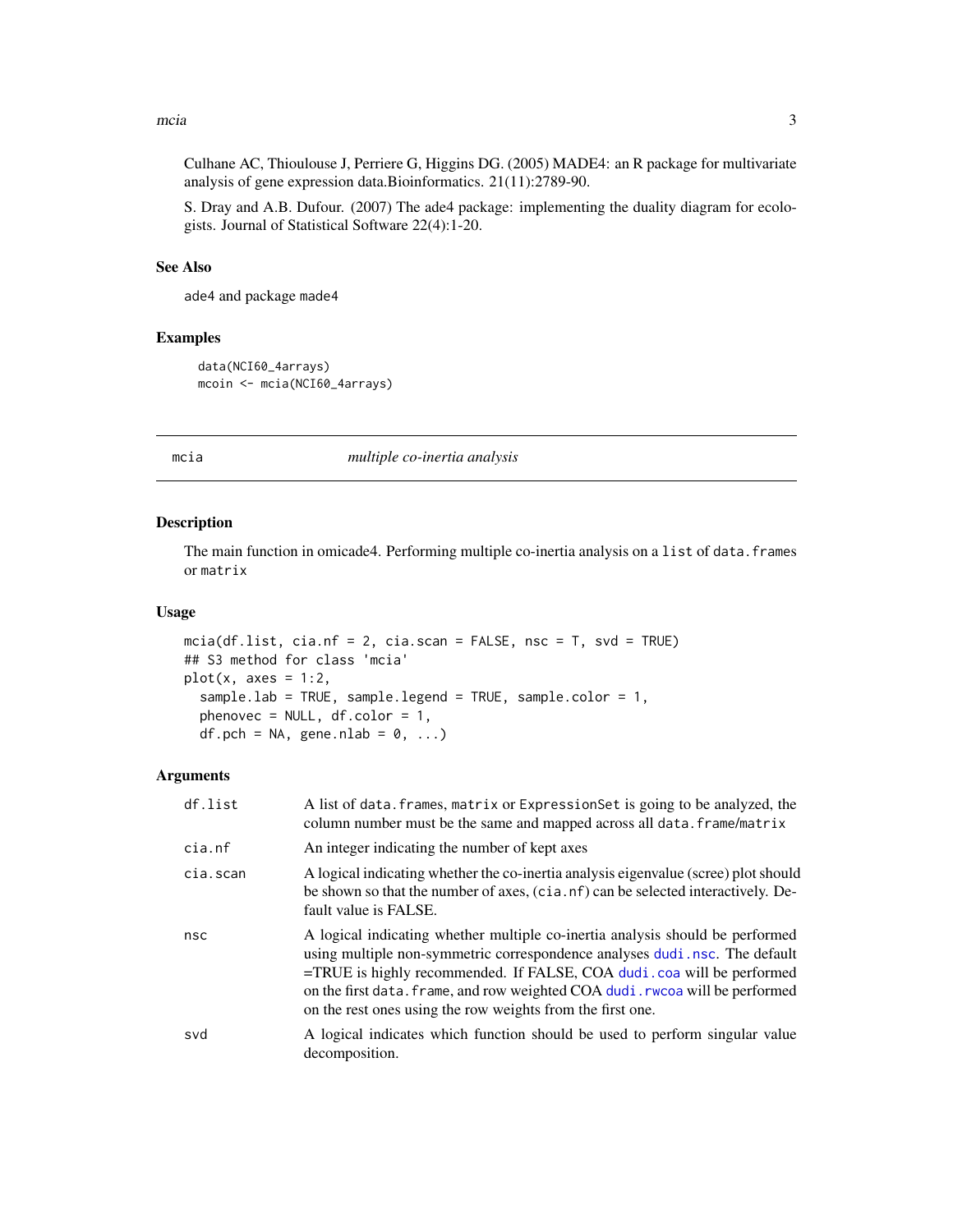<span id="page-3-0"></span>

| sample.lab    | A logical indicating if the samples should be labelled, the default is TRUE.                                                                                                                                                                                                                         |
|---------------|------------------------------------------------------------------------------------------------------------------------------------------------------------------------------------------------------------------------------------------------------------------------------------------------------|
| sample.color  | Defining colours of samples for plotting sample space, the length of this argu-<br>ment should be either one (uniform color) or the same with the column number<br>of data. frame in df.list.                                                                                                        |
| sample.legend | A logical indicating if the legend for sample space should be drawn.                                                                                                                                                                                                                                 |
| df.color      | Defining the colours for plotting variables (genes) from different data. frame.<br>The length of this argument should be either one (all datasets use the same<br>colour) or the same number of datasets (each dataset has a specified colour,<br>the repetitive use of colour code is allowed.)     |
| df.pch        | Defining the pch for plotting variable (gene) space. The default is NA, the func-<br>tion will distinguish datasets by default. Otherwise, the length of this argument<br>should be either one (all datasets use the same pch) or the same number of<br>datasets (each dataset has a specified pch). |
| phenovec      | A factor for plotting sample space, phenovec could be used to distinguish indi-<br>viduals in the data. frames.                                                                                                                                                                                      |
| X             | An object of class moia                                                                                                                                                                                                                                                                              |
| axes          | A vector of integer in length 2 to indicate the axes are going to be plotted. The<br>default are first two axes.                                                                                                                                                                                     |
| gene.nlab     | An integer indicating how many top weighted genes on each axis should be<br>labelled                                                                                                                                                                                                                 |
|               | Other arguments                                                                                                                                                                                                                                                                                      |

#### Details

The column number of data. frame in the df. list must be the same, and the same column from different data.frame should be matchable. For example, Microarray profiling for the same set of cell lines, patients and etc.

mcia calls [dudi.nsc](#page-0-0), [ktab](#page-0-0) and [mcoa](#page-0-0) in ade4 packages.

#### Plotting and visualizing mcia results

Two functions could be used to visualize the result of mcia: The first is plot.mcia, which results in four plots. Top left represents the sample space. Individuals from the same column of different data. frames are linked by edges. Different platforms are distinguished by the shape of points. Top right shows the variable space, datasets are marked by different colours. Bottom left represents the eigenvalue scree plot. The pseudo-eigenvalue space of all data.frames are visualized in the bottom right panel. The second function is plotVar.mcia, which could be used to plot the variable space for different datasets as well as finding and visualizing the variables (genes) across datasets.

#### Other methods

selectVar.mcia: selecting variables (genes) according to the their coordinates.

#### Value

| call | the function called                                                                                         |
|------|-------------------------------------------------------------------------------------------------------------|
| mcoa | The results returned by mcoa                                                                                |
| coa  | The results returned by separate analysis (applying dudi nsc or dudi coa on<br>each data. frame separately) |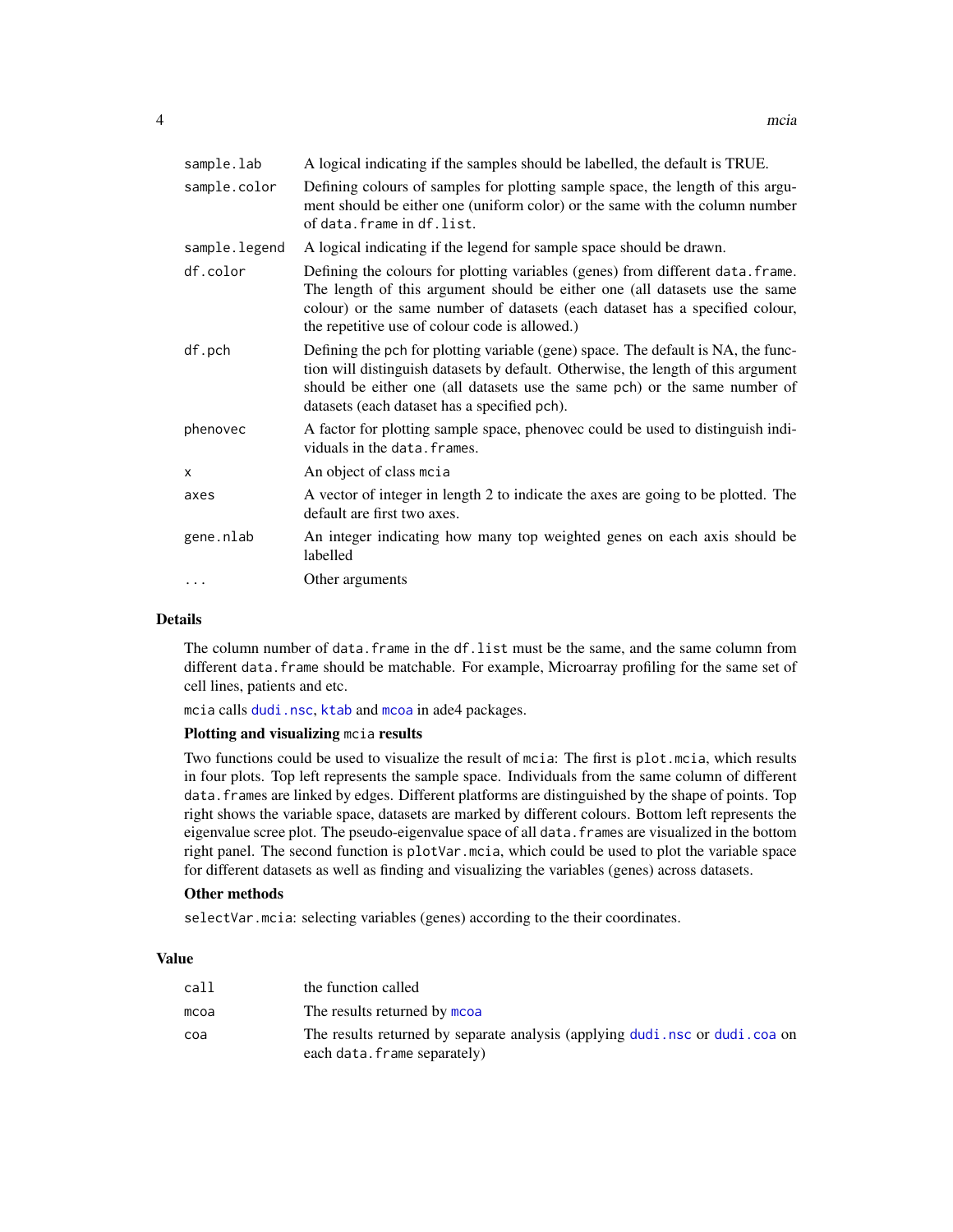#### <span id="page-4-0"></span>NCI60\_4arrays 5

#### Author(s)

Chen Meng

#### See Also

See Also as [mcoa](#page-0-0), plotVar, plotVar

#### Examples

```
data(NCI60_4arrays)
mcoin <- mcia(NCI60_4arrays)
plot(mcoin, sample.lab=FALSE, df.col=4:7)
colcode <- sapply(strsplit(colnames(NCI60_4arrays$agilent), split="\\."),
                  function(x) x[1])
plot(mcoin, sample.lab=FALSE, sample.color=as.factor(colcode))
```

| NCI60_4arrays | Microarray gene expression profiles of the NCI 60 cell lines from 4 |  |  |  |  |
|---------------|---------------------------------------------------------------------|--|--|--|--|
|               | different platforms                                                 |  |  |  |  |

#### Description

The 60 human tumour cell lines are derived from patients with leukaemia, melanoma, lung, colon, central nervous system, ovarian, renal, breast and prostate cancers. The cell line panel is widely used in anti-cancer drug screen. In this dataset, a subset of microarray gene expression of the NCI 60 cell lines from four different platforms are combined in a list, which could be used as input to mcia directly.

#### Usage

data(NCI60\_4arrays)

#### Format

The format is: List of 4 data.frames

- \\$agilent:data.frame containing 300 rows and 60 columns. 300 gene expression log ratio measurements of the NCI60 cell lines, by Agilent platform.
- \\$hgu133:data.frame containing 298 rows and 60 columns. 298 gene expression log ratio measurements of the NCI60 cell lines, by H-GU133 platform.
- \\$hgu133p2:data.frame containing 268 rows and 60 columns. 268 gene expression log ratio measurements of the NCI60 cell lines, by H-GU133 plus 2.0 platform.
- \\$hgu95:data.frame containing 288 rows and 60 columns. 288 gene expression log ratio measurements of the NCI60 cell lines, by H-GU95 platform.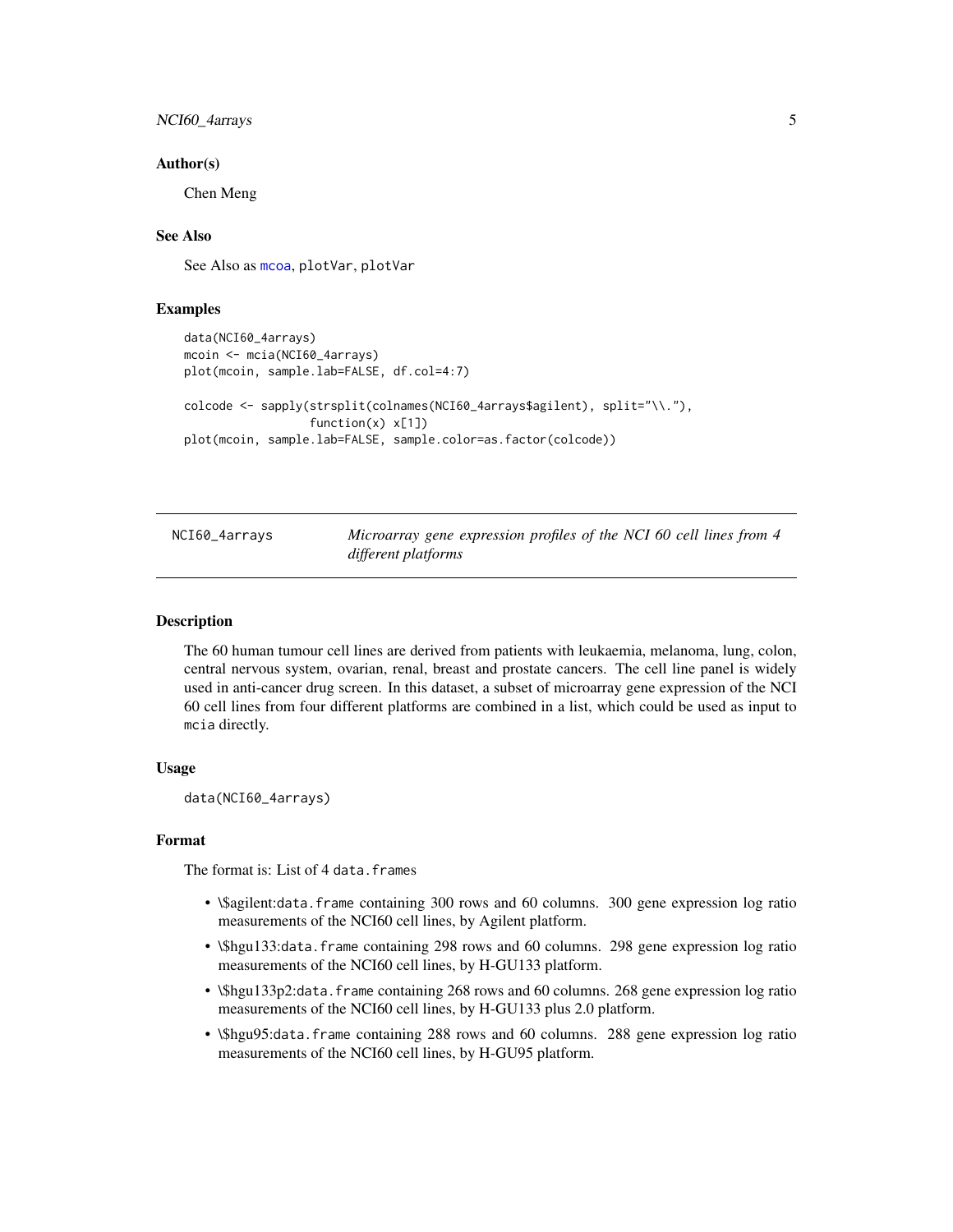#### <span id="page-5-0"></span>Source

Cell Miner <http://discover.nci.nih.gov/cellminer/>

#### References

Reinhold WC, Sunshine M, Liu H, Varma S, Kohn KW, Morris J, Doroshow J, Pommier Y CellMiner: A Web-Based Suite of Genomic and Pharmacologic Tools to Explore Transcript and Drug Patterns in the NCI-60 Cell Line Set. Cancer Research. 2012 Jul, 15;72(14):3499-511

#### Examples

```
data(NCI60_4arrays)
summary(NCI60_4arrays)
mcoin <- mcia(NCI60_4arrays)
```
<span id="page-5-1"></span>plotVar *Plot variable (gene) spaces of result from MCIA or CIA*

#### Description

The user level function for plotting variable space of [mcia](#page-2-1) or [cia](#page-0-0), which could be used to visualize selected variables (genes) across datasets. It calls plotVar.cia or plotVar.mcia.

#### Usage

```
plotVar(x, var = NA, axes = 1:2,var.col = "red", var.lab = FALSE, bg.var.col = "gray",
        nlab = 0, sepID.data=NULL, sepID.sep="_", ...)
```
#### Arguments

| $\mathsf{x}$ | An object of class cia or mcia                                                                                                                                       |
|--------------|----------------------------------------------------------------------------------------------------------------------------------------------------------------------|
| var          | A character vector defining the variables (genes) are going to be labelled and<br>coloured. The default NA means no variables (genes) selected.                      |
| axes         | An integer vector in length 2 indicating which axes are going to be plotted.<br>Default are the first two axes.                                                      |
| var.col      | The colour of selected variables (genes), the length of this argument should be<br>either 1 (uniform colour) or the length of var (each var has a specified colour). |
| var.lab      | A logical indicating if the variables (genes) selected should be labelled, the de-<br>fault is FALSE                                                                 |
| bg.var.col   | Colour code for unselected variables (genes) in all datasets.                                                                                                        |
| nlab         | An integer indicating how many top weighted genes on each axis should be<br>labelled.                                                                                |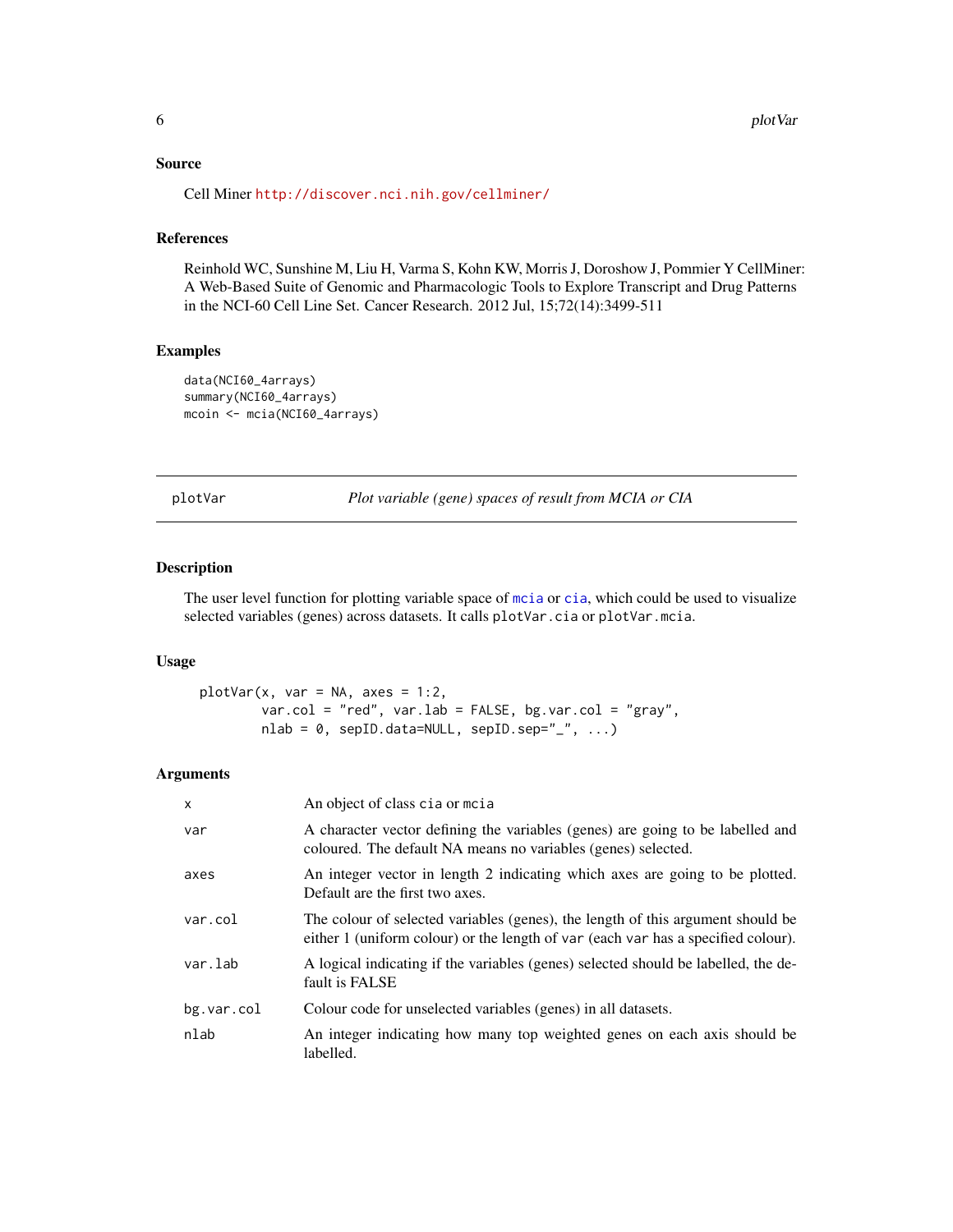#### <span id="page-6-0"></span>plotVar 7

| sepID.data | This argument enables a more generalized mapping of identifiers in different                                             |
|------------|--------------------------------------------------------------------------------------------------------------------------|
|            | datasets. For example, if there is a PTM (post-transcriptional modification)                                             |
|            | dataset in one of the data. frames, the corresponding protein could be detected                                          |
|            | with setting this argument. For more details, see "details" section.                                                     |
| sepID.sep  | Used to help determine the separator of variables (genes) in the sepID data. For<br>more details, see "details" section. |
| $\cdot$    | Other arguments                                                                                                          |

#### Details

For the sepID.data, a typical example is the post-transcriptional modification (PTM) data. The name of variables (genes) have a general form like "proteinName\_modificationSite". The sepID.data specifies the IDs from dataset that should be separated, sepID. sep specifies the separator of protein name and modification site. This is used to determine the same proteins/genes across different datasets.

#### Value

If var is not NA, a data frame is returned, with rows for variables (genes) of interest and columns of logical values indicating which dataset contains which variables (genes).

#### Author(s)

Chen Meng

#### See Also

See Also as [plotVar.cia](#page-7-1), [plotVar.mcia](#page-8-1)

#### Examples

```
data(NCI60_4arrays)
mcoin <- mcia(NCI60_4arrays)
plotVar(mcoin, var=c("S100B", "S100A1"), var.lab=TRUE)
# an example for the usage of sepID.data and sepID.sep
nci60_mod <- NCI60_4arrays
rownames(nci60_mod$hgu95) <- paste(rownames(nci60_mod$hgu95), "s1", sep="_")
mcoin_mod <- mcia(nci60_mod)
id <- split(rownames(mcoin_mod$mcoa$Tco), mcoin_mod$mcoa$TC$T)
sapply(id, function(x) head(x))
```

```
plotVar(mcoin_mod, var=c("S100B", "S100A1"), var.lab=TRUE, sepID.data=1:4, sepID.sep = c("\\.", "\\.", "\\.", "_"))
plotVar(mcoin_mod, var=c("S100B", "S100A1"), var.lab=TRUE, sepID.data=4, sepID.sep="_")
plotVar(mcoin_mod, var=c("S100B", "S100A1"), var.lab=TRUE, sepID.data=1:3, sepID.sep="\\.")
```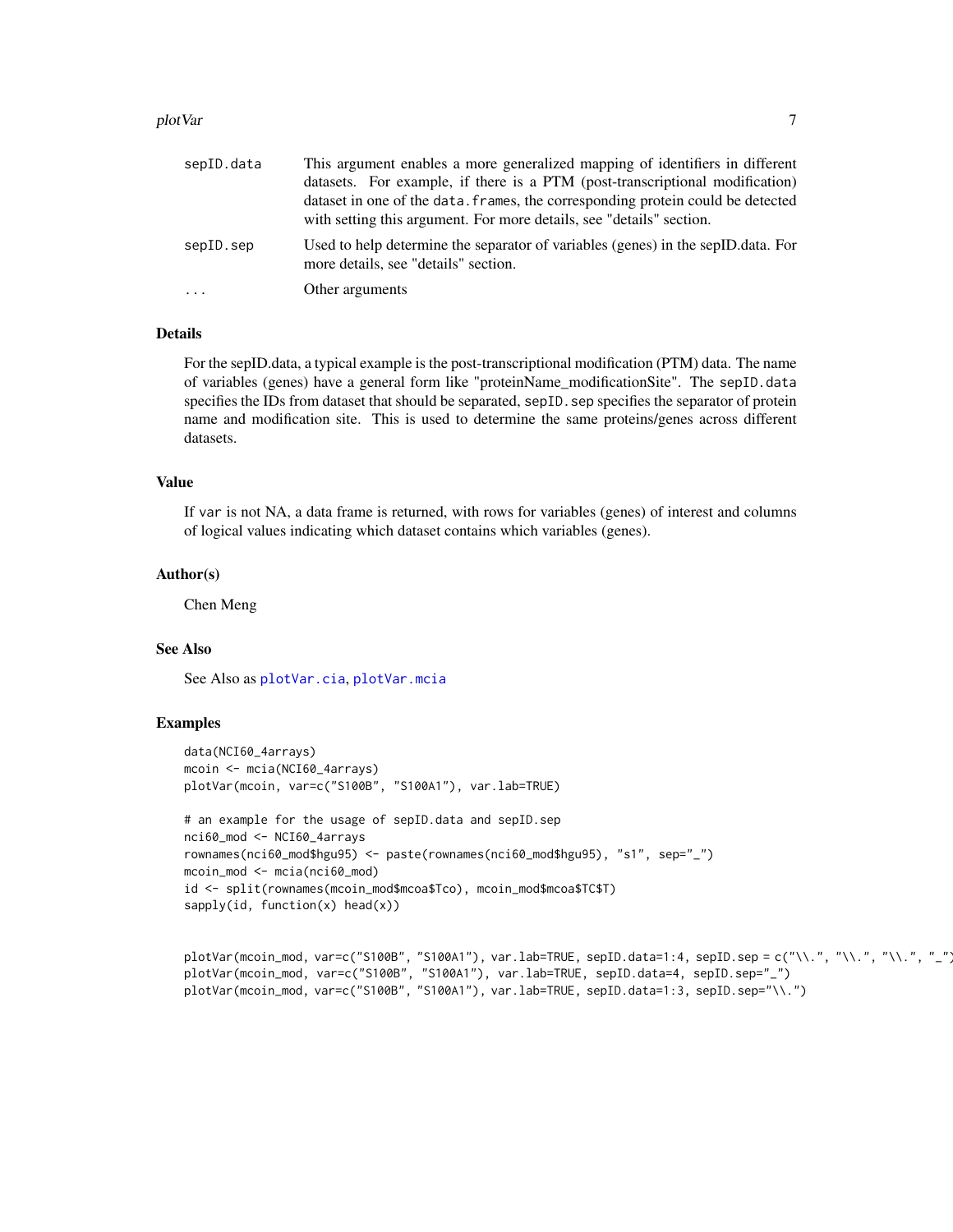<span id="page-7-1"></span><span id="page-7-0"></span>

#### Description

Plot variable space of [mcia](#page-2-1) and visualize selected variables across datasets.

#### Usage

```
## S3 method for class 'cia'
plotVar(x, var = NA, axes = 1:2,var.col = "red", var.lab = FALSE, bg.var.col = "gray",
 nlab = 0, sepID.data = NULL, sepID.sep = "_", ...)
```
#### Arguments

| x          | An object of class cia |
|------------|------------------------|
| var        | see plotVar            |
| axes       | see plotVar            |
| var.col    | see plotVar            |
| var.lab    | see plotVar            |
| bg.var.col | see plotVar            |
| nlab       | see plotVar            |
| sepID.data | see plotVar            |
| sepID.sep  | see plotVar            |
|            | Other arguments        |

#### Value

If var is not NA, a data frame is return, with rows for variables of interest and columns of logical value indicating which data.frames contains which variables.

#### Author(s)

Chen Meng

#### See Also

See Also as [plotVar.mcia](#page-8-1)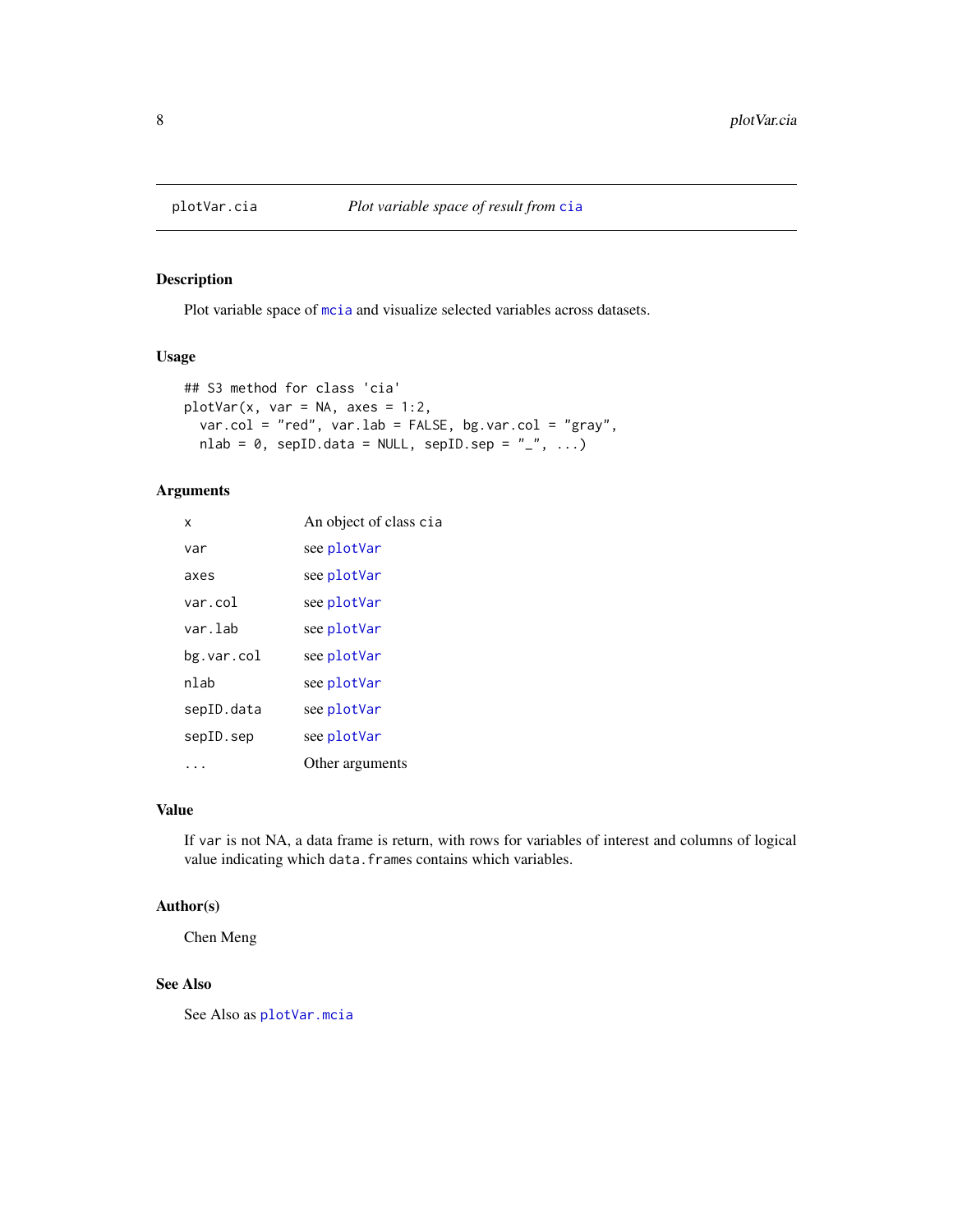<span id="page-8-1"></span><span id="page-8-0"></span>

#### Description

Plot variable space of [mcia](#page-2-1) and visualize selected variables across datasets, the function is called by plotVar.

#### Usage

```
## S3 method for class 'mcia'
plotVar(x, var = NA, axes = 1:2,var.col = "red", var.lab = FALSE, bg.var.col = "gray",
 nlab = 0, sepID.data=NULL, sepID.sep= "\\.",
 df = NA, layout = NA, ...)
```
#### Arguments

| $\times$   | An object of class motia, the result returned by motia.                                                |
|------------|--------------------------------------------------------------------------------------------------------|
| var        | see plotVar                                                                                            |
| axes       | see plotVar                                                                                            |
| var.col    | see plotVar                                                                                            |
| var.lab    | see plotVar                                                                                            |
| bg.var.col | see plotVar                                                                                            |
| nlab       | see plotVar                                                                                            |
| sepID.data | see plotVar                                                                                            |
| sepID.sep  | see plotVar                                                                                            |
| df         | Integers indicating which dataset should be plotted, the default NA means all<br>datasets are plotted. |
| layout     | The layout of multiple plots.                                                                          |
| $\cdots$   | Other arguments                                                                                        |

#### Value

If var is not NA, a data frame is return, with rows for variables of interest and columns of logical values indicating which data.frames contains which variables.

#### Author(s)

Chen Meng

#### See Also

See Also as [plotVar.cia](#page-7-1), [plotVar](#page-5-1)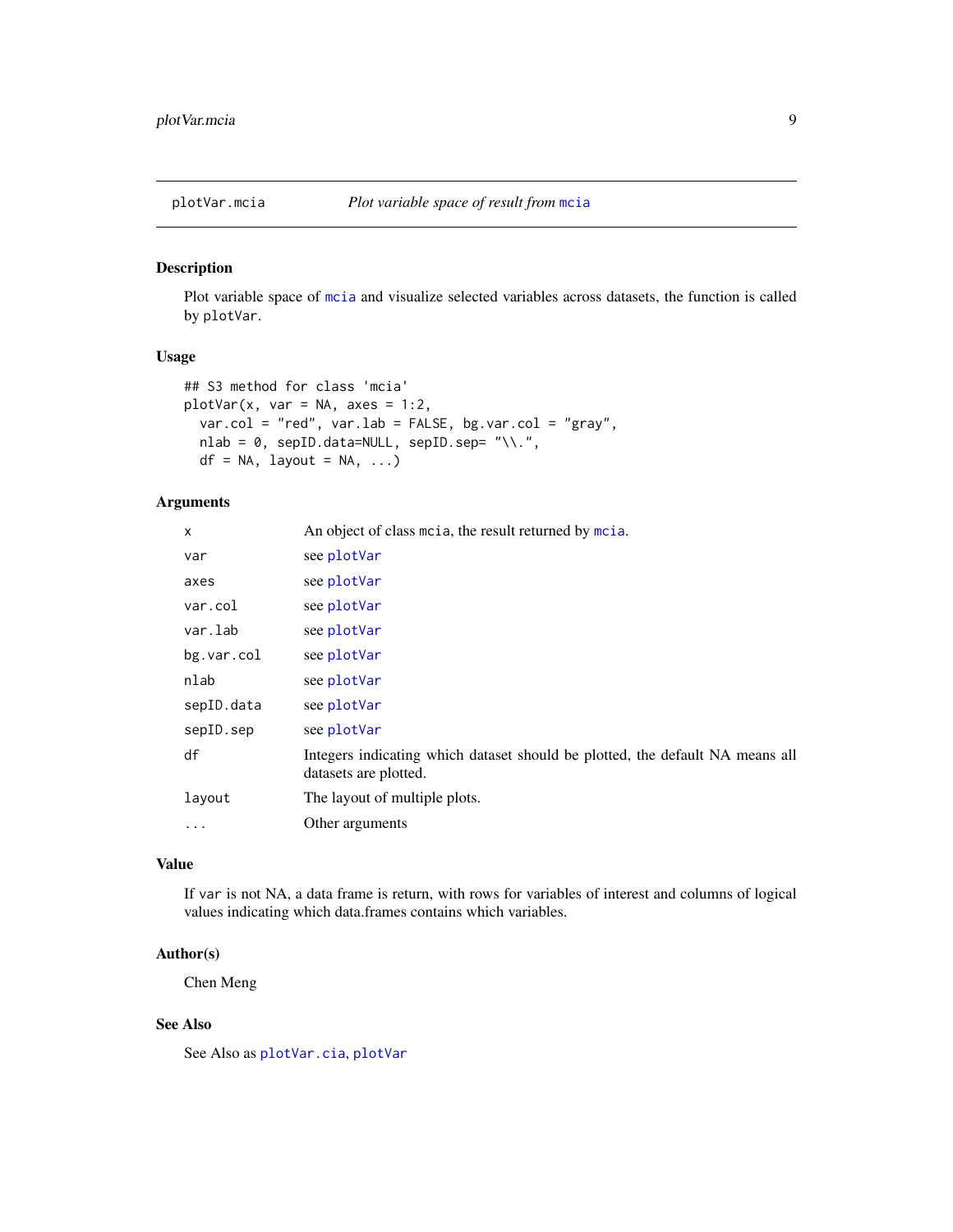#### Examples

```
data(NCI60_4arrays)
mcoin <- mcia(NCI60_4arrays)
plot.mcia(mcoin, sample.lab=FALSE, df.col=4:7)
plotVar(mcoin, var=NA, bg.var.col=1:4, var.lab=TRUE)
plotVar(mcoin, var=c("SPOPL", "CAPN2", "SNX8"),
        df=1:4, var.lab=TRUE, var.col=c("red", "green", "blue"))
data(NCI60_4arrays)
mcoin <- mcia(NCI60_4arrays)
plotVar(mcoin, var=c("S100B", "S100A1"), var.lab=TRUE)
# an example for the usage of sepID.data and sepID.sep
nci60_mod <- NCI60_4arrays
rownames(nci60_mod$hgu95) <- paste(rownames(nci60_mod$hgu95), "s1", sep="_")
mcoin_mod <- mcia(nci60_mod)
id <- split(rownames(mcoin_mod$mcoa$Tco), mcoin_mod$mcoa$TC$T)
sapply(id, function(x) head(x))plotVar(mcoin_mod, var=c("S100B", "S100A1"), var.lab=TRUE, sepID.data=1:4, sepID.sep = c("\\.", "\\.", "\\.", "_
plotVar(mcoin_mod, var=c("S100B", "S100A1"), var.lab=TRUE, sepID.data=4, sepID.sep="_")
plotVar(mcoin_mod, var=c("S100B", "S100A1"), var.lab=TRUE, sepID.data=1:3, sepID.sep="\\.")
```
<span id="page-9-1"></span>

| selectVar | Selecting variables (genes) from result of MCIA or CIA according to |
|-----------|---------------------------------------------------------------------|
|           | co-ordinates                                                        |

#### Description

The user level function calls selectVar.mcia or selectVar.cia. Function cia or mcia projects variables (genes) from different datasets to a 2 dimensional space. This function supplies a method selecting variables (genes) according to the coordinates of variables

#### Usage

```
selectVar(x, axis1 = 1, axis2 = 2, ...)
```
#### Arguments

|           | An object of class cia or motia, the result returned by cia or motia respectively. |
|-----------|------------------------------------------------------------------------------------|
| axis1     | Integer, the column number for the x-axis. The default is 1.                       |
| axis2     | Integer, the column number for the y-axis. The default is 2.                       |
| $\ddotsc$ | Other arguments                                                                    |
|           |                                                                                    |

<span id="page-9-0"></span>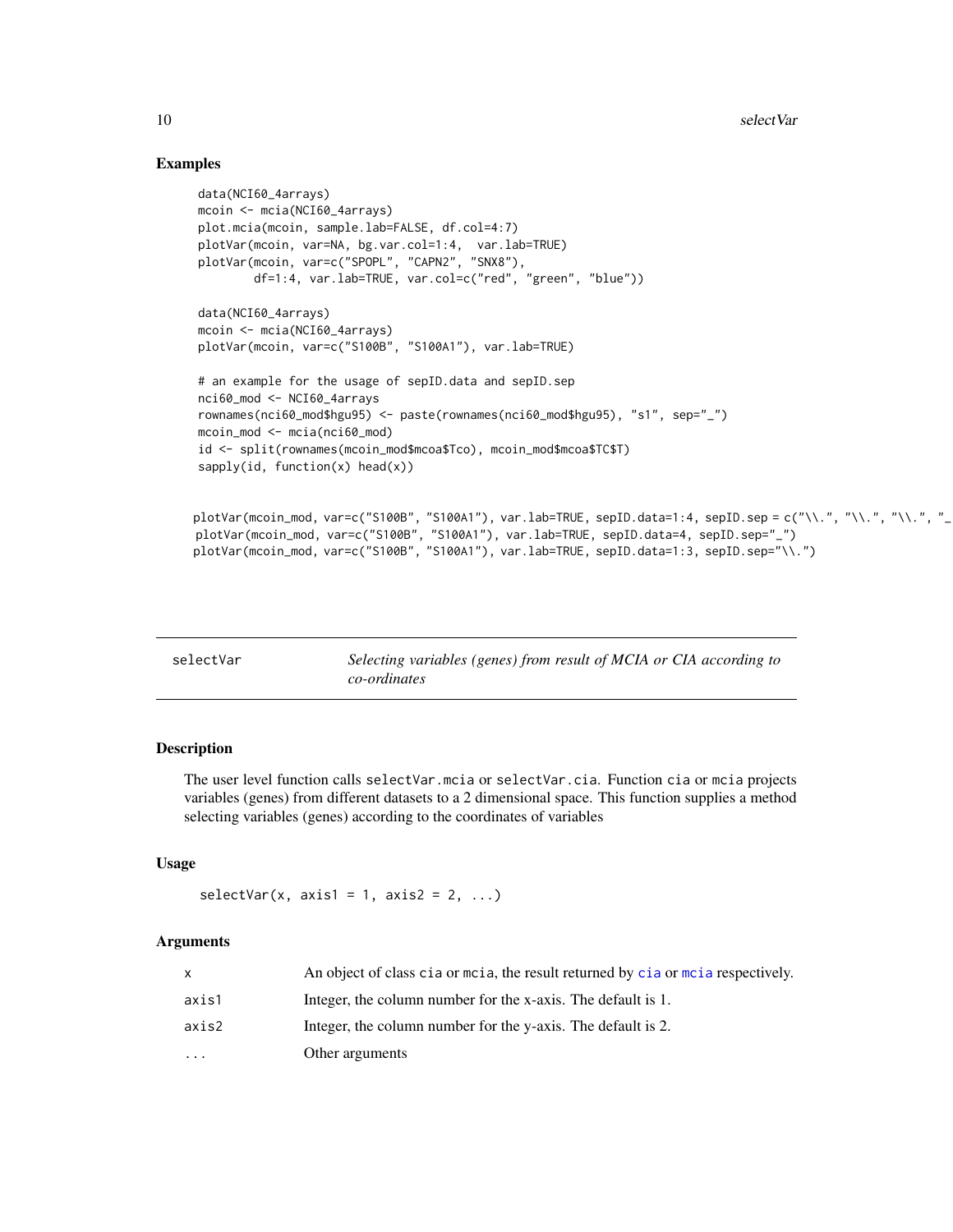#### <span id="page-10-0"></span>select Var.cia and 11

#### Value

Returns a data.frame describing which variables (genes) are presented on which data.frames within the limited region(s).

#### Author(s)

Chen Meng

#### See Also

See Also as [selectVar.mcia](#page-11-1), [selectVar.cia](#page-10-1)

#### Examples

```
data(NCI60_4arrays)
mcoin <- mcia(NCI60_4arrays)
selectVar(mcoin, a1.lim=c(2, Inf), a2.lim=c(-Inf, Inf))
```

```
# an example for the usage of sepID.data and sepID.sep
nci60_mod <- NCI60_4arrays
rownames(nci60_mod$hgu95) <- paste(rownames(nci60_mod$hgu95), "s1", sep="_")
mcoin_mod <- mcia(nci60_mod)
# without specifing
selectVar(mcoin_mod, a1.lim=c(2, Inf), a2.lim=c(-Inf, Inf))
# specifing the sepID.data and sepID.sep
selectVar(mcoin_mod, a1.lim=c(2, Inf), a2.lim=c(-Inf, Inf), sepID.data=4, sepID.sep="_")
```
<span id="page-10-1"></span>selectVar.cia *Selecting variables from result of CIA*

#### Description

To select variables in CIA variable space, the function is called by selectVar.

#### Usage

```
## S3 method for class 'cia'
selectVar(x, axis1 = 1, axis2 = 2,
 df1.a1.lim = c(-Inf, Inf), df1.a2.lim = c(-Inf, Inf),df2.a1.lim = df1.a1.lim, df2.a2.lim = df1.a2.lim,sepID.data = NULL, sepID.sep = "__", ...)
```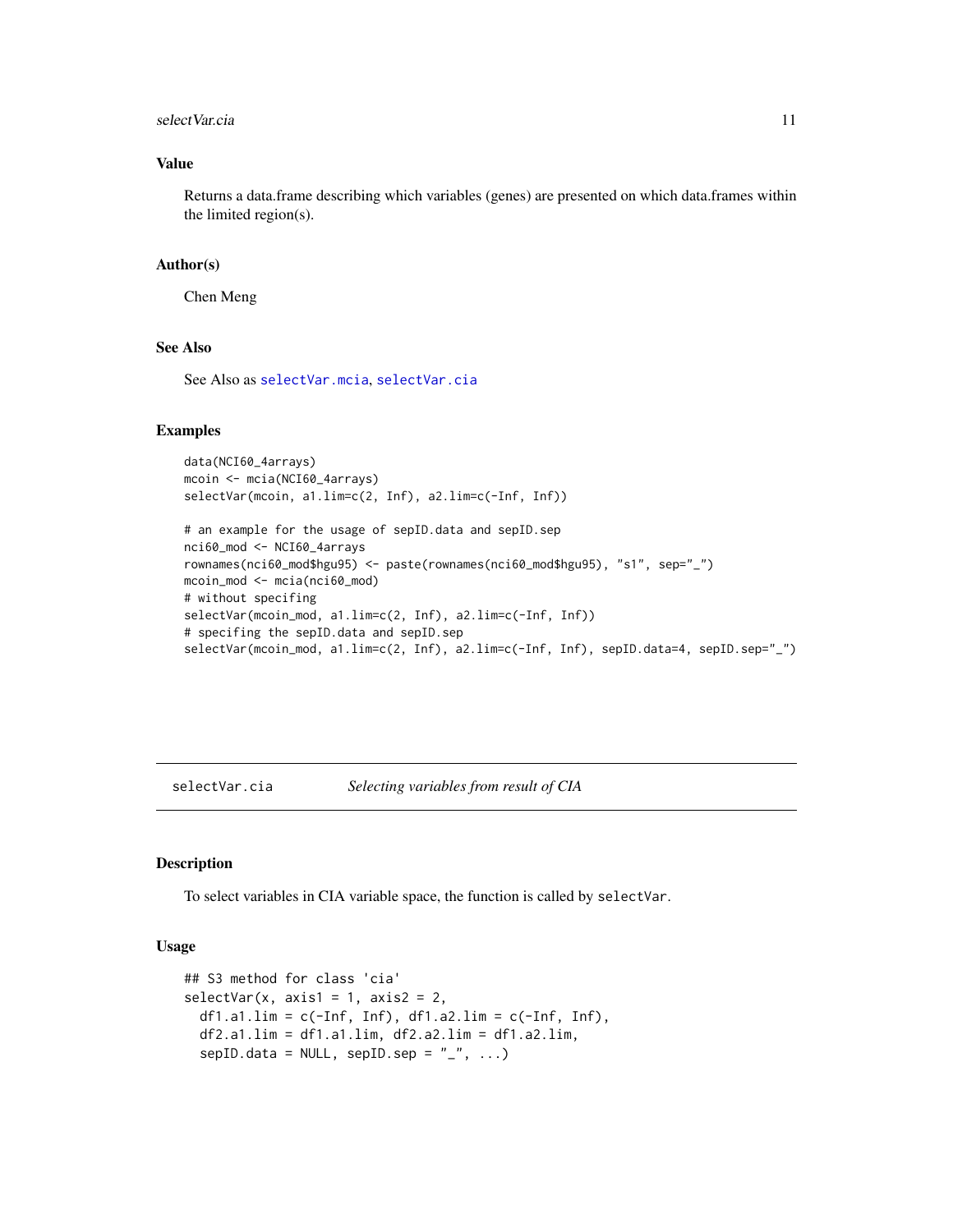#### Arguments

| x          | The result returned by cia                                                                                                                                                                         |  |
|------------|----------------------------------------------------------------------------------------------------------------------------------------------------------------------------------------------------|--|
| axis1      | Integer, the column number for the x-axis. The default is 1.                                                                                                                                       |  |
| axis2      | Integer, the column number for the y-axis. The default is 2.                                                                                                                                       |  |
| df1.a1.lim | A vector containing 2 numbers indicating the range of $X$ axis of selected on the<br>1st data.frame. The first value limiting the lower boundary, the second value<br>limiting the upper boundary. |  |
| df1.a2.lim | The range of $Y$ axis of selected on the 1st datasets.                                                                                                                                             |  |
| df2.a1.lim | The range of $X$ axis of selected on the 2nd dataset.                                                                                                                                              |  |
| df2.a2.lim | The range of $Y$ axis of selected on the 2nd dataset.                                                                                                                                              |  |
| sepID.data | See plotVar.mcia                                                                                                                                                                                   |  |
| sepID.sep  | See plotVar.mcia                                                                                                                                                                                   |  |
| $\cdots$   | Other arguments                                                                                                                                                                                    |  |

#### Details

cia projecting variables from different datasets to a two dimensional space. This function supplies a method selecting variables according to the co-ordinates of variables

#### Value

Returns a data.frame describing which variables are presented on which data.frame within the limited region(s).

#### Author(s)

Chen Meng

#### See Also

See Also as [selectVar.mcia](#page-11-1)

<span id="page-11-1"></span>selectVar.mcia *Selecting variables from result of MCIA*

#### Description

The selection of variables based on co-ordinates of MCIA variable space. The function is called by selectVar

#### Usage

```
## S3 method for class 'mcia'
selectVar(x, axis1 = 1, axis2 = 2,a1.lim = c(-Inf, Inf), a2.lim = c(-Inf, Inf),
  sepID.data = NULL, sepID.sep = "__", ...)
```
<span id="page-11-0"></span>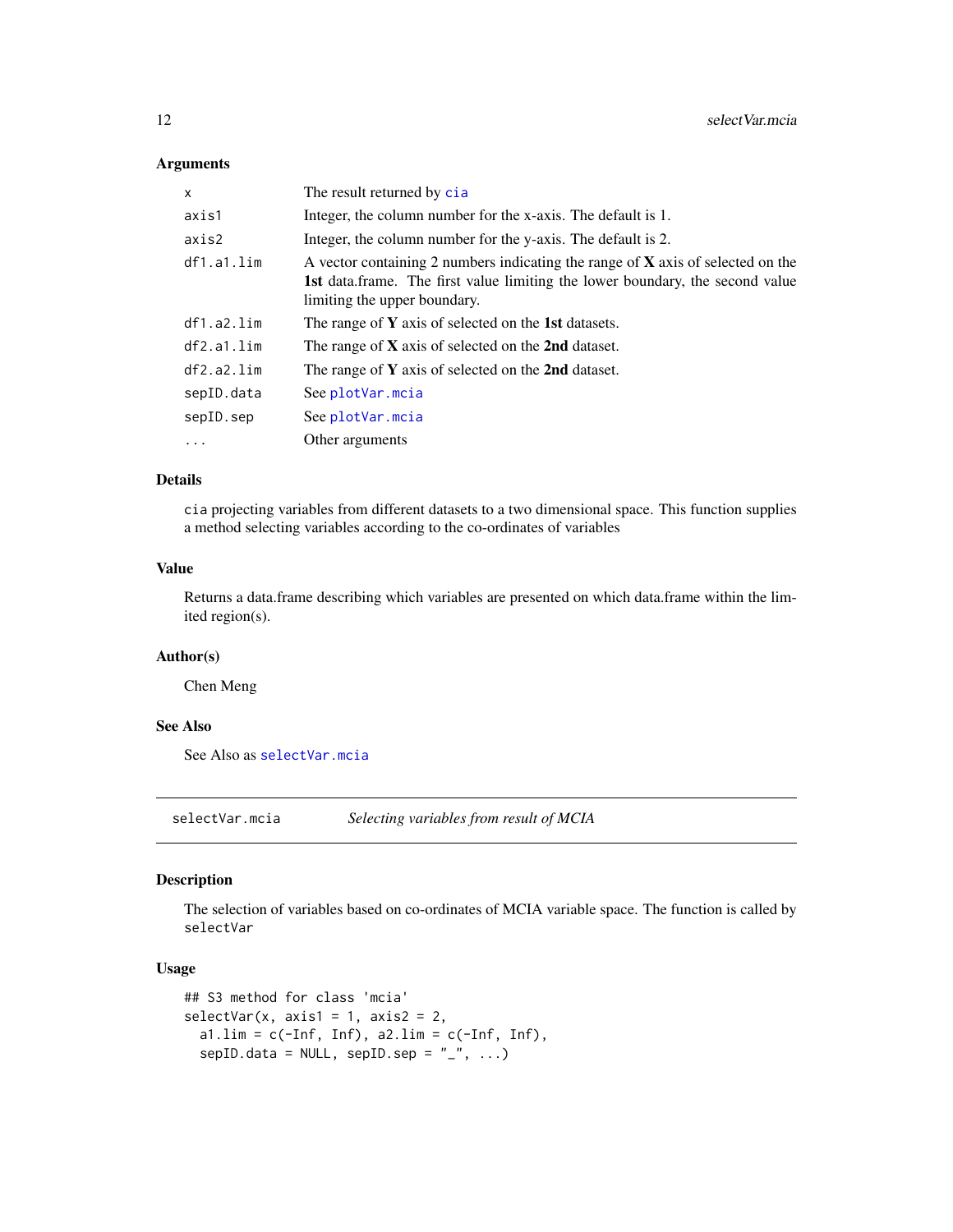#### <span id="page-12-0"></span>selectVar.mcia 13

#### Arguments

| x          | An object of class motia, the result returned by motia.                                                                                                                                                                                                                                                                                                       |
|------------|---------------------------------------------------------------------------------------------------------------------------------------------------------------------------------------------------------------------------------------------------------------------------------------------------------------------------------------------------------------|
| axis1      | Integer, the column number for the x-axis. The default is 1.                                                                                                                                                                                                                                                                                                  |
| axis2      | Integer, the column number for the y-axis. The default is 2.                                                                                                                                                                                                                                                                                                  |
| a1.lim     | The limited range of x-axis of selected. It could be either a vector (contain-<br>ing 2 numbers, the first value limiting the lower boundary, the second value<br>limiting the upper boundary) or a list of vectors, each of which contains two<br>number. If it is a list, the length of the list should be the same with number<br>of data. frames in mcia. |
| a2.lim     | The limited range of y-axis.                                                                                                                                                                                                                                                                                                                                  |
| sepID.data | See plotVar.mcia                                                                                                                                                                                                                                                                                                                                              |
| sepID.sep  | See plotVar.mcia                                                                                                                                                                                                                                                                                                                                              |
| $\cdots$   | Other arguments                                                                                                                                                                                                                                                                                                                                               |

#### Details

mcia projecting variables (genes) from different datasets to a lower dimensional space. This function supplies a method selecting variables according to the co-ordinates of variables.

#### Value

Returns a data.frame describing which variables are presented on which data.frames within the limited region(s).

#### Author(s)

Chen Meng

#### See Also

See Also as [selectVar.cia](#page-10-1), [selectVar](#page-9-1)

#### Examples

```
data(NCI60_4arrays)
mcoin <- mcia(NCI60_4arrays)
selectVar(mcoin, a1.lim=c(1, Inf))
```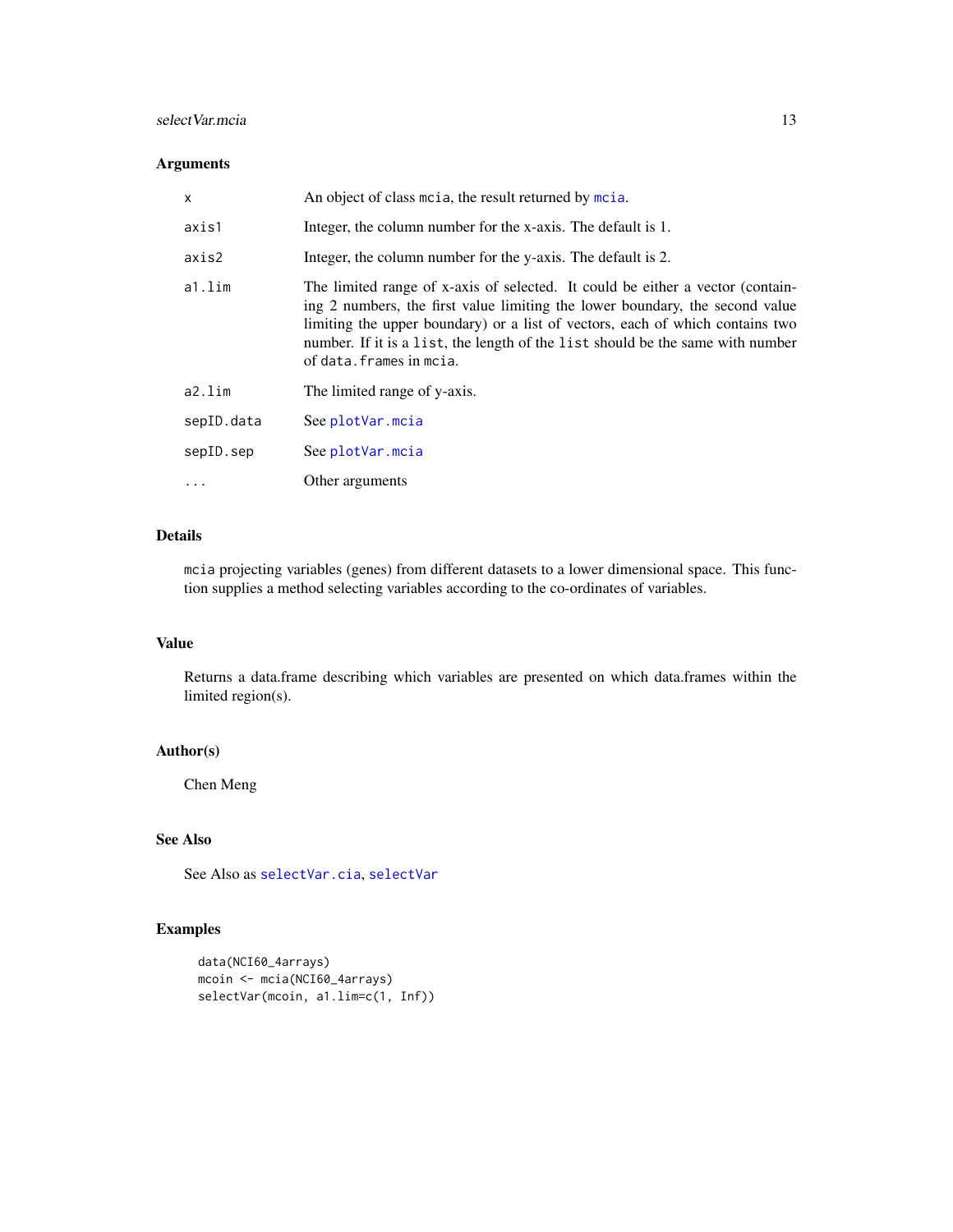<span id="page-13-0"></span>

#### Description

The user level function calls topVar.mcia or topVar.cia. This function provides a method selecting top weighted variables (genes) on an axis (either positive side or negative side or both).

#### Usage

 $topVar(x, axis = 1, end = "both", topN = 5)$ 

#### Arguments

| X    | an object of class motion or cia                                                                                |
|------|-----------------------------------------------------------------------------------------------------------------|
| axis | an interger to sepecify which axis to check                                                                     |
| end  | which end of the axis to check, could be positive, negative or both. Any<br>unambiguous substring can be given. |
| topN | An integer. The number of top weighted variable to return.                                                      |

#### Value

Returns a data.frame contains selected variables.

#### Author(s)

Chen Meng

#### Examples

```
data(NCI60_4arrays)
mcoin <- mcia(NCI60_4arrays)
topVar(mcoin, axis = 1, end = "both", topN = 3)
```
topVar.cia *Selecting top weighted variables (genes) from result of CIA*

#### Description

This function provides a method selecting top weighted variables (genes) on an axis (either positive side or negative side or both) from an object of class cia (see made4 package).

#### Usage

```
## S3 method for class 'cia'
topVar(x, axis = 1, end = "both", topN = 5)
```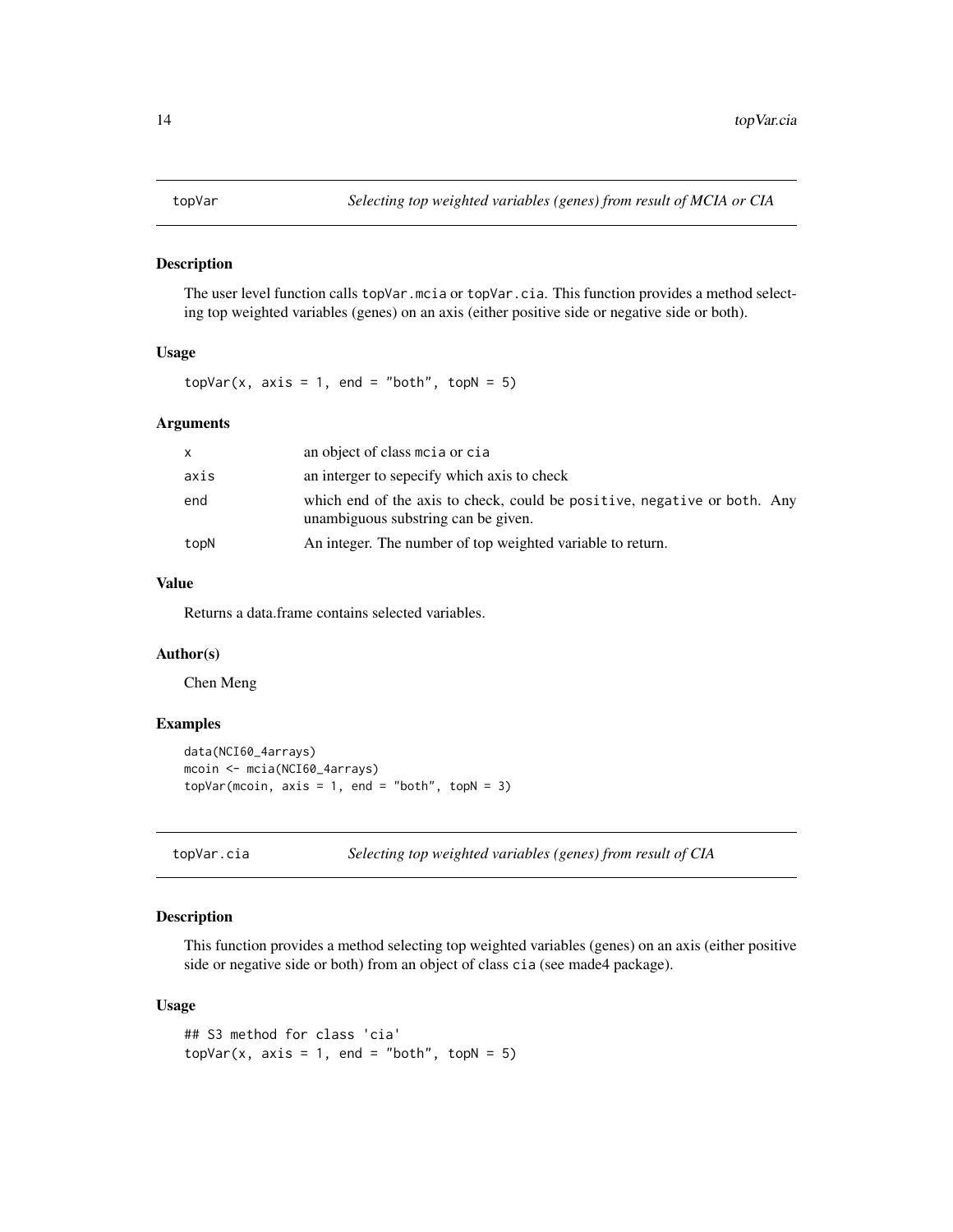#### <span id="page-14-0"></span>topVar.mcia 15

#### Arguments

| x    | See plotVar.mcia |
|------|------------------|
| axis | See plotVar.mcia |
| end  | See plotVar.mcia |
| topN | See plotVar.mcia |

#### Value

See [plotVar.mcia](#page-8-1)

#### Author(s)

Chen Meng

topVar.mcia *Selecting top weighted variables (genes) from result of MCIA*

#### Description

This function provides a method selecting top weighted variables (genes) on an axis (either positive side or negative side or both) from an object of class mcia.

#### Usage

## S3 method for class 'mcia'  $topVar(x, axis = 1, end = "both", topN = 5)$ 

#### Arguments

| x    | See plotVar.mcia |
|------|------------------|
| axis | See plotVar.mcia |
| end  | See plotVar.mcia |
| topN | See plotVar.mcia |

#### Value

See [plotVar.mcia](#page-8-1)

#### Author(s)

Chen Meng